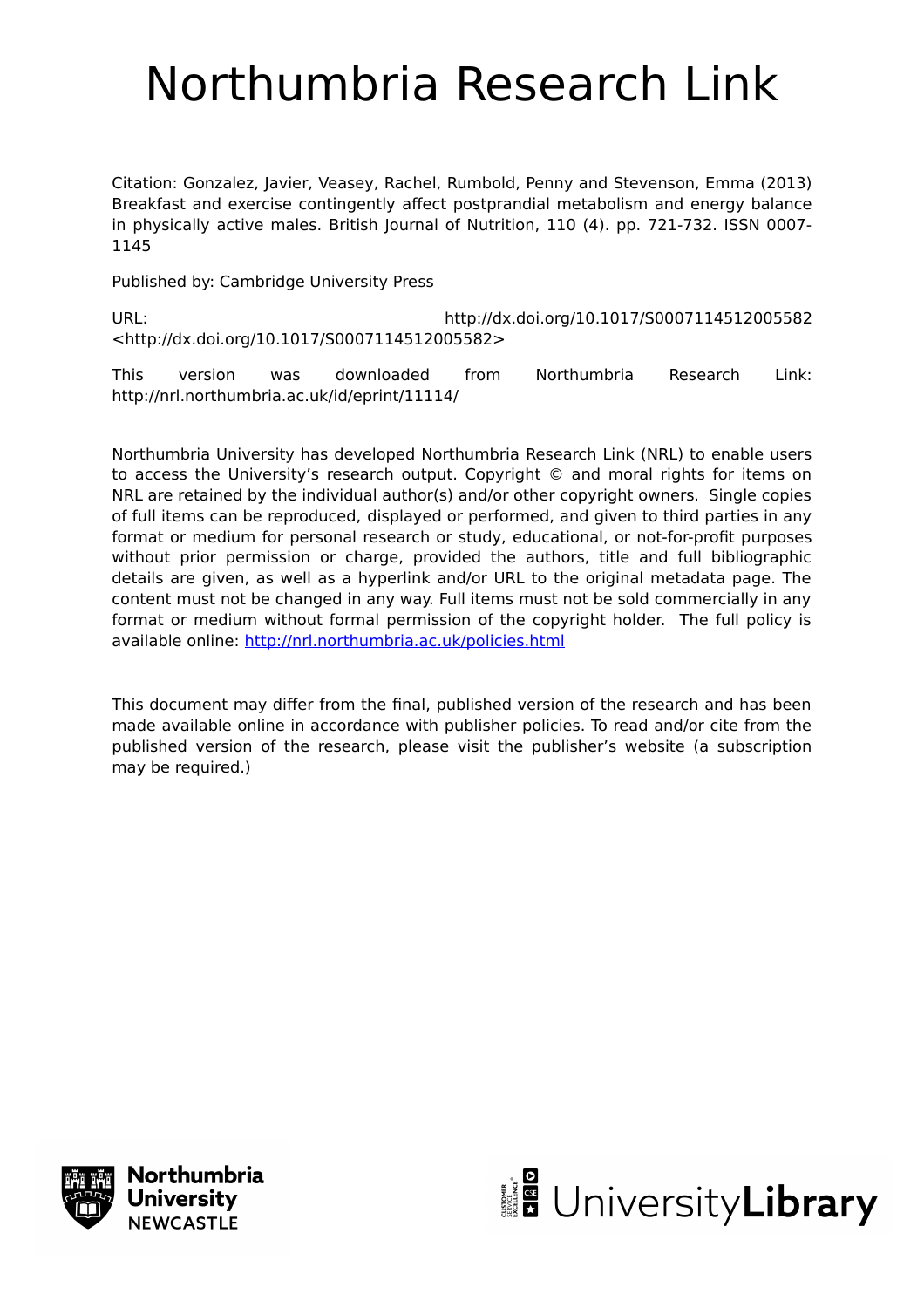## Breakfast and exercise contingently affect postprandial metabolism and energy balance in physically active males

Javier T. Gonzalez $^{1*}$ , Rachel C. Veasey $^{1}$ , Penny L. S. Rumbold $^{2}$  and Emma J. Stevenson $^{1}$ 

 ${}^{1}$ Brain, Performance and Nutrition Research Centre, School of Life Sciences, Northumbria University, Northumberland Building, Newcastle upon Tyne NE1 8ST, UK

 $^2$ Department of Sport and Exercise Sciences, School of Life Sciences, Northumbria University, Northumberland Building, Newcastle upon Tyne NE1 8ST, UK

(Submitted 30 July 2012 – Final revision received 4 October 2012 – Accepted 14 November 2012)

#### Abstract

The present study examined the impact of breakfast and exercise on postprandial metabolism, appetite and macronutrient balance. A sample of twelve (blood variables  $n 11$ ) physically active males completed four trials in a randomised, crossover design comprising a continued overnight fast followed by: (1) rest without breakfast (FR); (2) exercise without breakfast (FE); (3) breakfast consumption (1859 kJ) followed by rest (BR); (4) breakfast consumption followed by exercise (BE). Exercise was continuous, moderate-intensity running (expending approximately 2·9 MJ of energy). The equivalent time was spent sitting during resting trials. A test drink (1500 kJ) was ingested on all trials followed 90 min later by an *ad libitum* lunch. The difference between the BR and FR trials in blood glucose time-averaged AUC following test drink consumption approached significance (BR:  $4·33$  (SEM 0·14) v. FR:  $4·75$  (SEM 0·16) mmol/l;  $P=0·08$ ); but it was not different between FR and FE (FE:  $4.77$  (SEM 0.14) mmol/l;  $P=0.65$ ); and was greater in BE (BE:  $4.97$  (SEM 0.13) mmol/l) v. BR (P=0.012). Appetite following the test drink was reduced in BR v. FR (P=0.006) and in BE v. FE (P=0.029). Following lunch, the most positive energy balance was observed in BR and least positive in FE. Regardless of breakfast, acute exercise produced a less positive energy balance following *ad libitum* lunch consumption. Energy and fat balance is further reduced with breakfast omission. Breakfast improved the overall appetite responses to foods consumed later in the day, but abrogated the appetite-suppressive effect of exercise.

Key words: Appetite: Fasted state: Glycaemia: Fat oxidation

Regular breakfast consumption has been inversely associated with  $BMI^{(1)}$ , yet it is not clear whether this association is due to differences in energy expenditure, metabolism or energy intake. Although the ostensible benefits of regular breakfast consumption could be due to improved diet composition with breakfast cereals<sup>(1)</sup>, rather than meal pattern per se, acute consumption of breakfast can enhance glucose tolerance, insulin sensitivity and subjective and physiological satiety responses to a test drink $^{(2)}$ .

A recent position statement concluded that further research is required in regular exercisers with regards to meal pattern, metabolism and appetite regulation<sup> $(3)$ </sup>, as research in exercising individuals in this area is sparse. However, this population do use diet/exercise strategies, such as training in the fasted state, to control body fat/mass and improve metabolic adaptations to training<sup>(4)</sup>. Exercise attenuates adverse dietary outcomes such as fat-induced glucose intolerance<sup> $(5)$ </sup>, and the

nutritional state in which exercise is performed can modulate the magnitude of these improvements<sup> $(5)$ </sup>. Exercise in the fasted state results in a greater reliance on fat as a substrate<sup>(6)</sup> and has led to its use as a tool to reduce body fat by athletes<sup>(4)</sup>. Training in the fasted state also leads to enhanced fat transporter protein mRNA content<sup>(5)</sup>, mitochondrial enzyme activity and maximal aerobic capacity<sup> $(7)$ </sup>, making exercise in the fasted state an attractive proposition for both recreational and elite athletes. On the other hand, high carbohydrate availability during exercise training may result in improved body composition, as gains in fat-free mass are amplified, whilst fat loss is similar<sup>(8)</sup>. Hence, although there is a suggestion that exercise in the fasted state can maximise some benefits already associated with exercise, ensuing effects on appetite and metabolism are not entirely clear.

The regulation of acute energy balance involves (not exclusively) the exposure and sensitivity to the circulating

\* Corresponding author: J. T. Gonzalez, fax +44 191 243 7012, email javier.gonzalez@northumbria.ac.uk

Abbreviations: AUC<sub>INS/GLU</sub>, serum insulin AUC to blood glucose AUC ratio; BE, overnight fast followed by breakfast and exercise; BR, overnight fast followed by breakfast and rest; FE, overnight fast followed by exercise without breakfast; FR, overnight fast followed by rest without breakfast; GLP-1, glucagon-like peptide 1; ISI<sub>Matsuda</sub>, Matsuda insulin sensitivity index; VAS, visual analogue scale.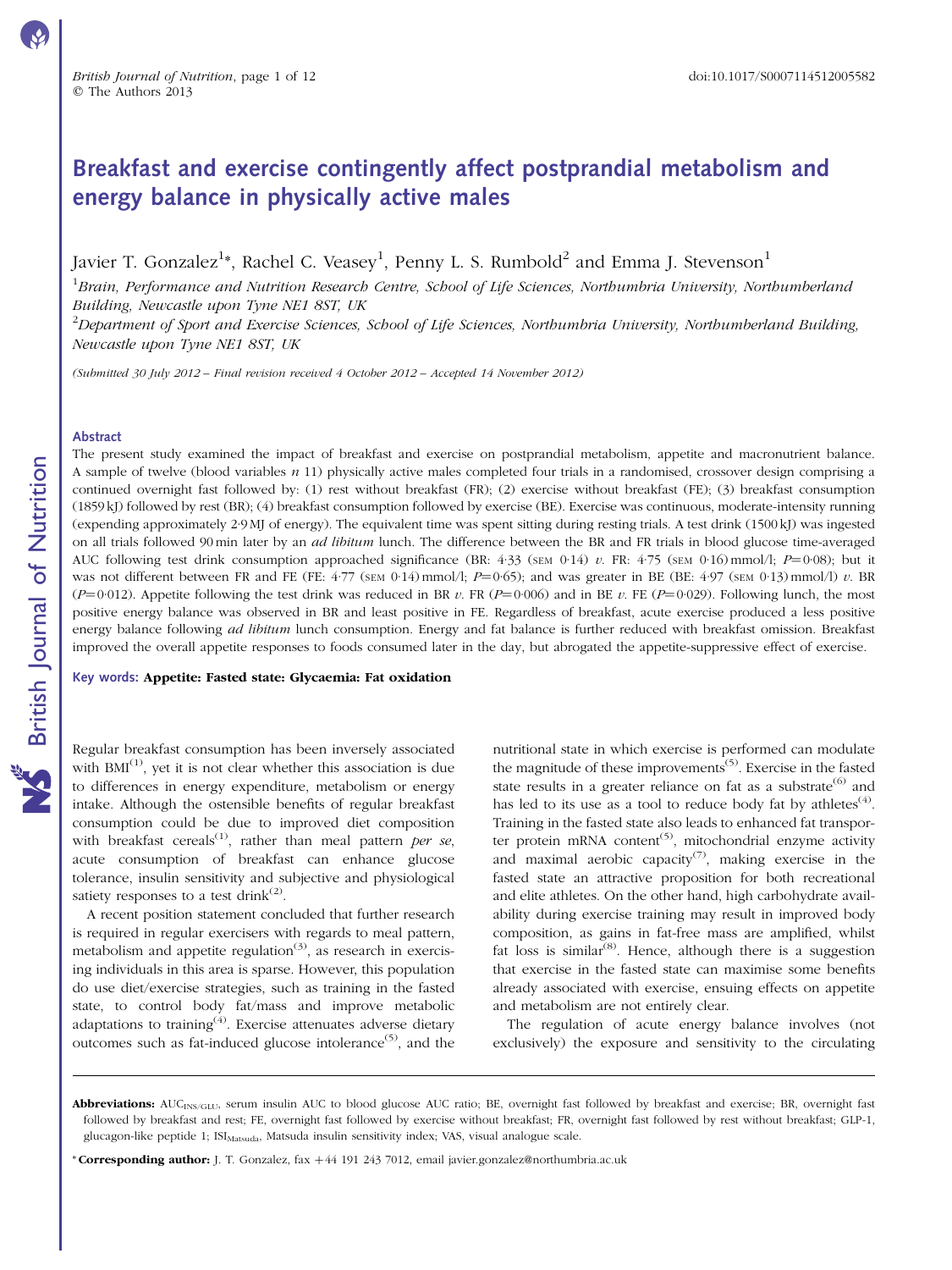hormonal and metabolic milieu $^{(9)}$ , which underscores the importance of determining these changes concomitant with measuring energy balance. Exercise training improves glucose tolerance<sup>(5)</sup>, yet acute exercise effects are less lucid<sup>(10-13)</sup>. Muscle glucose uptake is increased after exercise<sup> $(14)$ </sup>, as assessed in rat hindlimb muscle. However, both this method and the most commonly used technique for assessing insulin sensitivity in human subjects (the euglycaemic–hyperinsulinaemic clamp) possess some caveats. First, they ignore the gastrointestinal response to food ingestion. Direct contact of nutrients with L-cells in the intestine stimulates secretion of glucagon-like peptide 1 (GLP-1), which potentiates insulin secretion and sensitivity and reduces food intake<sup>(9)</sup>. GLP-1 exists in two active forms; in human subjects, the primary circulating form is  $GLP-1_{7-36}^{(9)}$ . Acute exercise has been shown to increase GLP-1 concentrations in the fed state<sup>(15)</sup>. Therefore, GLP-1 may be an important mediator in the acute regulation of energy homeostasis regarding breakfast consumption and exercise.

Second, provision of nutrients other than glucose can influence glucose tolerance and insulin sensitivity. Protein, for example, stimulates insulin and/or incretin hormone secretion $\overline{16}$ . Flavoured milk providing mixed macronutrients is an increasingly consumed post-exercise drink due to its recovery-enhancing potential $\lim_{n \to \infty}$  Therefore, assessing the whole-body metabolic and endocrine response to an orally ingested mixed-nutrient load provides more applicable findings to regular exercisers. Acute exercise can transiently suppress hunger $(15,18)$ , possibly via changes in appetite-related hormones $^{(15,18,19)}$ . Subsequent relative energy intake is usually also reduced<sup> $(18,19)$ </sup>. The influence of nutritional status on appetite regulation and energy intake following exercise is not entirely understood. Of the studies investigating appetite responses to fasted  $v$ . fed exercise, one used a high-fat (70%) meal<sup>(20)</sup>, which is not representative of a typical breakfast, and another compared meal-exercise sequence rather than omission of breakfast per se<sup> $(21)$ </sup>.

Accordingly, the aim of the present study was to explore the interaction of breakfast consumption and exercise on the metabolic, endocrine and appetite responses to a commonly consumed post-exercise drink, and to assess subsequent energy intake and macronutrient balance in physically active males.

#### Materials and methods

#### **Participants**

A group of twelve healthy males was recruited from the student and staff population at Northumbria University between December 2010 and April 2011. All participants gave informed written consent and completed the entire study. Participants who self-reported as physically inactive, defined by less than 30 min of moderate activity, five times per week by the International Physical Activity Questionnaire<sup>(22)</sup>; restrained eaters, defined by a score of  $>11$  on the Three Factor Eating Questionnaire<sup>(23)</sup>; or those with any metabolic disorders or on medications were omitted. The protocol was approved by the School of Life Sciences Ethics Committee at Northumbria University.

#### Preliminary measurements

Participants undertook preliminary tests to establish: (1) the relationship between  $O<sub>2</sub>$  uptake and running speed on a flat treadmill (Woodway ELG, Woodway) using a four-stage, 16 min test; (2) their  $V_{O2peak}$  using an incremental treadmill test, whereby the gradient was increased by 1 %/min to exhaustion, as described previously in detail $(24)$ . The duration of the exercise period in the main trials was calculated from submaximal  $O_2$  uptake and  $CO_2$  values in order to expend 2·9 MJ (693 kcal) of energy whilst running at a speed estimated to elicit 60%  $V_{O2peak}$ . This value was chosen to equate to approximately 1 h on average, whilst maintaining similar energy expenditure across participants. On the same day, participants were familiarised with the visual analogue scales (VAS) to assess subjective appetite sensations in main trials, and it was verbally confirmed that participants did not have any particular disliking of foods contained in the test meals.

#### Experimental design

All participants completed four trials in a randomised (performed by J. T. G with Research Randomizer version 3.0; http://www.randomizer.org/), crossover design separated by  $\geq$ 7 d comprising a continued overnight fast followed by: (1) rest without breakfast (FR); (2) exercise without breakfast (FE); (3) breakfast consumption (1859 kJ) followed by rest (BR); and (4) breakfast consumption followed by exercise (BE). By necessity of the design (food intake and exercise), the intervention was not blinded. All trials were performed under similar laboratory conditions (ambient temperature, humidity and pressure; all  $P > 0.05$ ; data not shown). Food and fluid diaries were kept for the day preceding the first trial and participants were instructed to replicate this for all subsequent trials. Alcohol, caffeine and vigorous activity were prohibited for 24 h prior to trials.

On trial days, participants arrived in the laboratory at 07.30 hours after a 10–14 h fast and a cannula was inserted into an antecubital vein for blood sampling. After baseline samples of expired gas and VAS were taken, in breakfast trials (BE and BR), participants consumed a porridge breakfast. In fasting trials (FE and FR), participants were permitted to consume water only, which was consumed *ad libitum* on the first exercise and non-exercise trials, and water consumption was replicated for the following exercise and non-exercise trials [\(Fig. 1](#page-3-0)). Following 120 min of rest, during exercise trials (BE and FE), participants ran on a treadmill at  $61.1$  (SEM  $0.6$ )%  $V_{\text{O2peak}}$  for 59 (sem 2) min based on the *a priori* estimated energy expenditure. Treadmill speed was adjusted accordingly on the first trial to obtain the appropriate  $V_{O2}$ . Changes in speed were noted for duplication in subsequent exercise trials. In resting trials (BR and FR), participants rested for the equivalent amount of time as the exercise trials.

Within 20 min of exercise termination, participants ingested a chocolate milk test drink. Following a 90 min postprandial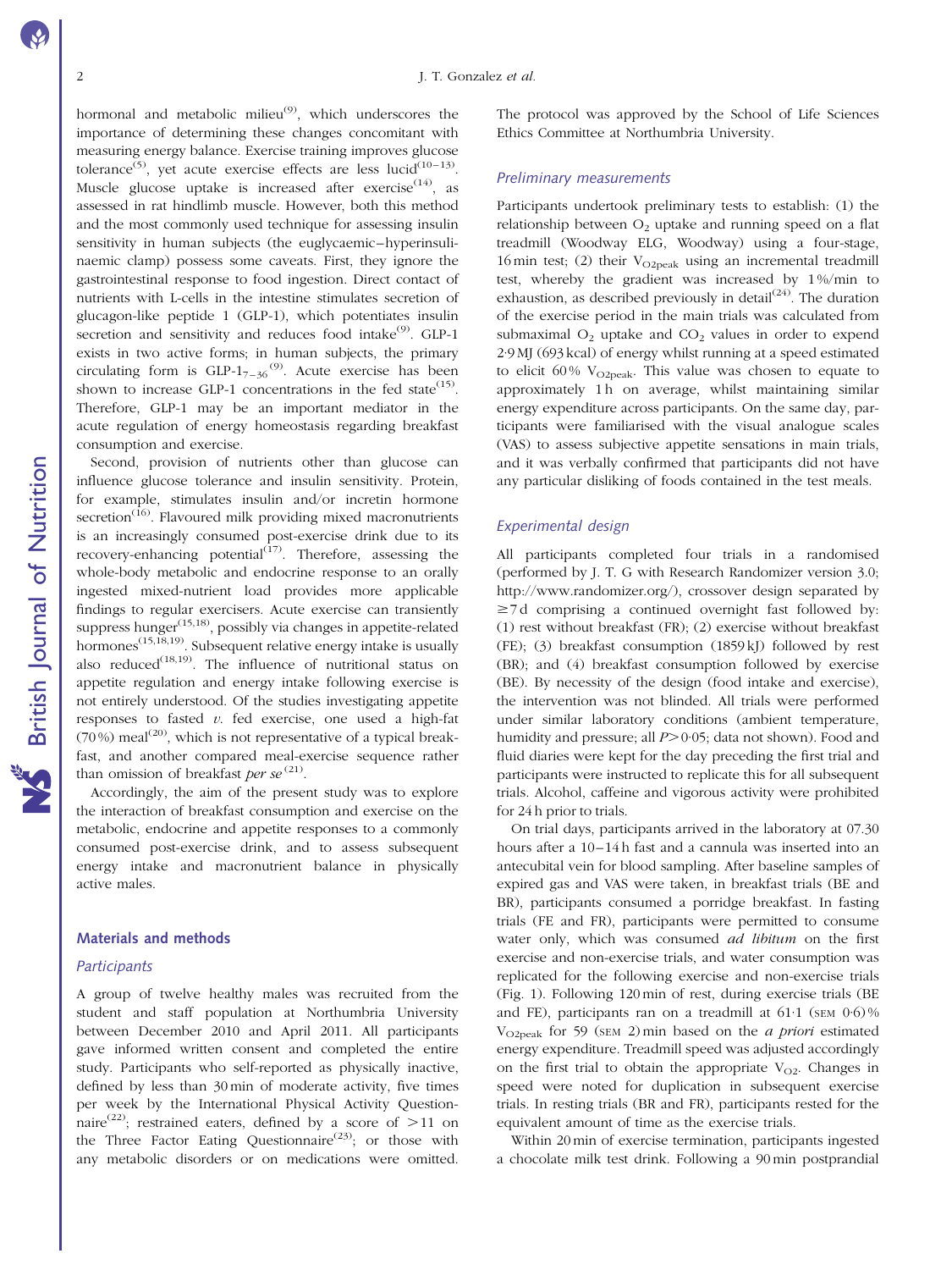<span id="page-3-0"></span>

Fig. 1. Schematic representation of trials. .., Breakfast consumption; .., blood sample.

period, a homogeneous ad libitum test lunch was provided. Participants were provided with an initial 430 g (3694 kJ; 882 kcal) portion of the test meal, which was replaced upon completion. The test meal was terminated when the participant instructed that they felt 'comfortably full'. Participants were constantly reminded to follow this instruction and were always presented with fresh, warmed portions before participant-induced termination to ensure that the end of a portion was not the reason for meal termination. Remaining food was then removed and weighed out of the sight of the participants to determine energy intake.

#### Anthropometric measurements

Body mass was determined to the nearest 0·1 kg using balance scales (Seca) upon arrival at the laboratory, immediately prior to and following exercise, where participants wore only light clothing. Height was measured to the nearest 0·1 cm using a stadiometer (Seca).

#### Test meals

The breakfast consisted of 72 g oats (Oatso Simple Golden Syrup, Quaker Oats) and 360 ml semi-skimmed milk (Tesco) and provided 1859 kJ of energy (444 kcal; 17 % protein, 60 % carbohydrate and 23 % fat). The test drink was 500 ml of chocolate milk (Yazoo, Campina Limited) and contained 1500 kJ of energy (358; 18 % protein, 63 % carbohydrate and 19 % fat). The test lunch comprised pasta (Tesco), tomato sauce (Tesco), cheddar cheese (Tesco) and olive oil (Tesco) and provided 859 kJ of energy per 100 g of food (205 kcal; 14 % protein, 52 % carbohydrate and 34 % fat).

#### Blood sampling and analysis

Blood samples, 10 ml, were collected at baseline, immediately prior to and following exercise (or the equivalent points in resting trials) at 15, 30, 50, 70 and 90 min following consumption of the test drink (immediately prior to the test meal). All samples were obtained whilst participants were seated upright to control for postural changes in plasma volume. Additional 5 ml samples were collected at 5, 10, 20 and 25 min following test drink ingestion, where blood glucose was determined immediately by a glucose analyser (Biosen C\_line, EKF Diagnostics). From the 10 ml samples, a  $20 \mu l$  capillary tube was filled with whole blood to determine blood glucose concentrations, 4 ml was dispensed into an EDTA vacutainer containing  $100 \mu l$  aprotinin and immediately centrifuged

at 3000 rpm at 4°C for 10 min. Plasma was stored for later determination of GLP-1 $_{7-36}$  using an immunoassay (Phoenix Pharmaceuticals, Inc.). Remaining whole blood from 10 ml samples was allowed to stand for 30 min in a non-anticoagulant tube before being centrifuged at  $3000$  rpm at  $4^{\circ}$ C for 10 min. Aliquots of serum were then stored for later determination of NEFA (WAKO Diagnostics) and insulin (DIAsource Immuno-Assays S.A.) concentrations in duplicate. All plasma/serum samples were stored at  $-80^{\circ}$ C. The intra-assay CV were 5.6 and 7·2 % for NEFA and insulin, respectively. Inter-assay CV were 8.1, 3.6 and 18.5% for NEFA, insulin and GLP- $1_{7-36}$ , respectively. In order to reduce the inter-assay variation, samples from each participant were analysed during the same run where possible. It was decided that it was unnecessary to adjust analyte concentrations to account for plasma volume changes, as exercise of a similar and greater intensity and duration does not result in changes in plasma volume<sup> $(15,25)$ </sup>.

#### Energy expenditure and substrate oxidation

Expired gas samples were collected using an online gas analysis system (Metalyzer 3B, Cortex) calibrated using gases of known concentrations and a 31 syringe. Participants wore a facemask and after a 2 min stabilisation phase, 5 min samples were obtained and averaged at baseline, at every 30 min after breakfast consumption (or equivalent time in breakfast omission trials) and at 5, 15, 30, 50, 70 and 90 min following consumption of the test drink. Expired gas was continuously sampled throughout the exercise and averaged over each 5 min period, ignoring the first 5 min to allow for steady-state values.

Substrate metabolism was calculated, assuming negligible protein oxidation, with  $V_{O2}$  and  $CO<sub>2</sub>$  production values using stoichiometric equations and was adjusted during exercise to account for the contribution of glycogen to metabolism $^{(26)}$ :

Rate of fat oxidation at rest and during exercise  $(g/\text{min})$ 

$$
= (1.695 \times V_{O2}) - (1.701 \times V_{CO2}).
$$

Rate of carbohydrate oxidation at rest  $(g/min)$ 

 $= (4.585 \times V_{CO2}) - (3.226 \times V_{O2}).$ 

Rate of carbohydrate oxidation during exercise  $(g/\text{min})$  $= (4.210 \times V_{CO2}) - (2.962 \times V_{O2}).$ 

 $V_{O2}$  and  $V_{CO2}$  are measured in litres/min.

Energy expenditure was calculated based on fat, glucose and glycogen concentrations providing 40·81, 15·64 and  $17.36 \text{ kJ/g}$  of energy, respectively. At rest, calculations were based on glucose providing all of the carbohydrate for metabolism, whereas during moderate-intensity exercise,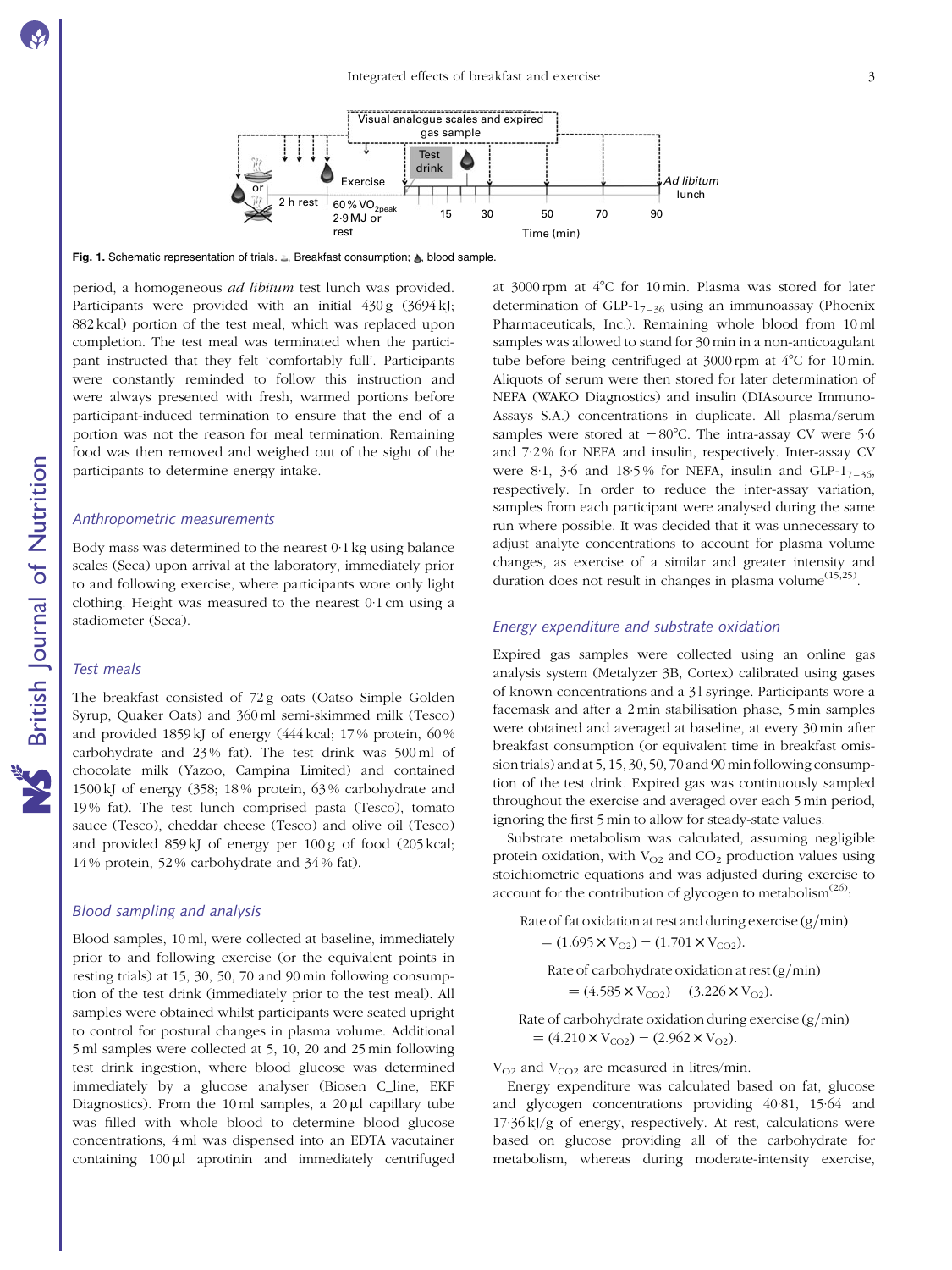carbohydrate oxidation is met by both glucose and glycogen providing a 20 and 80% contribution, respectively<sup>(26)</sup>.

#### Subjective ratings

Paper-based 100 mm VAS were completed at baseline, prior to and immediately following breakfast and at every 30 min thereafter until exercise (or equivalent time points in breakfast omission trials); further, VAS were completed immediately following exercise and after test drink consumption and at 30 min intervals thereafter. Final VAS were completed following termination of the test meal. Questions asked were used to determine hunger, fullness, satisfaction and prospective food consumption. An overall appetite score was calculated using the following formula, as previously used $(27)$ :

Overall appetite

 $=$  (hunger  $+$  prospective food consumption

 $+(100-fullness)+(100-satisfactor)/(4.$ 

#### Statistical analysis

Due to difficulties associated with blood collection, data for  $GLP-1_{7-36}$  are presented from ten participants and, for all other blood analytes, from eleven participants. After the consumption of the test drink, glucose, insulin,  $GLP-1_{7-36}$ and NEFA concentrations and appetite sensations were converted into AUC using the trapezoidal rule. Indices of insulin secretion and sensitivity, post-test drink serum insulin AUC to blood glucose AUC ratio (AUC<sub>INS/GLU</sub>) and Matsuda insulin sensitivity index  $(ISI<sub>Matsuda</sub>)$  were calculated as described previously(28,29). Unless otherwise stated, all data are presented as mean values with their standard errors. One-way, repeated measures ANOVA was used to determine differences at baseline, between all AUC values and total fat and carbohydrate oxidation and energy expenditure between trials. Two-way repeated measures ANOVA (trial  $\times$  time) was used to detect differences for all variables, and following a significant interaction effect, simple main effects analyses were employed. This approach allowed for a comparison between the four conditions (FR, FE, BR and BE) across time to determine the most appropriate diet/exercise strategy. The Holm– Bonferroni step-wise post hoc test was utilised to determine the location of the variance, and all  $P$  values reported have already been adjusted for multiple comparisons. Differences were considered significant at  $P < 0.05$ .

#### Results

The participants' age, height, body mass, BMI and peak  $O<sub>2</sub>$ uptake (V<sub>O2peak</sub>) were 23·2 (sp 4·3) years,  $178.0$  (sp  $7.0$ ) cm, 77·2 (sp  $5·3$ ) kg,  $24·5$  (sp  $2·0$ ) kg/m<sup>2</sup> and  $53·1$  (sp  $5·5$ ) ml/kg per min, respectively.

#### Blood glucose

Blood glucose concentration displayed a trial  $\times$  time interaction effect (Fig. 2(A);  $P < 0.001$ ). Breakfast consumption



Fig. 2. (A) Blood glucose concentration in response to test drink consumption in the overnight fast followed by rest without breakfast (FR,  $\circ$ ), overnight fast followed by breakfast and rest (BR,  $\bullet$ ), overnight fast followed by exercise  $(EX)$  without breakfast (FE,  $\Delta$ ) and overnight fast followed by breakfast and EX (BE, A) trials. BL, baseline; PE, pre-EX. Values are means, with their standard errors represented by vertical bars. \* Mean value for the FE trial was significantly different from that of BR trial ( $P$ <0.05). † Mean value for the FR trial was significantly different from that of FE trial ( $P$ <0.05).  $\pm$ Mean value for the FR trial was significantly different from that of BE trial  $(P<0.05)$ . § Mean value for the BR trial was significantly different from that of FE trial  $($ P $<$ 0 $\cdot$ 05). If Mean value for the BR trial was significantly different from that of BE trial ( $P<0.05$ ). | Mean value for the FE trial was significantly different from that of BE trial ( $P$ <0.05). (B) Time-averaged blood glucose AUC following test drink consumption. a,b,c Values with unlike letters were significantly different  $(P<0.05)$ .

reduced time to reach peak blood glucose concentration following test drink ingestion by 10 and 4 min during rest and exercise trials, respectively  $(P=0.012$  and  $P=0.02$ , respectively). Peak blood glucose concentration was unaffected by breakfast consumption during resting trials (FR: 5.95 (SEM 0.20) mmol/l, BR: 5.75 (SEM 0.14) mmol/l;  $P=0.20$ ). No difference was observed in peak or in time to peak blood glucose concentrations in FR v. FE trials  $(P=0.73$  and  $P=0.28$ , respectively). However, in BE, blood glucose concentration reached 6·66 (SEM 0·24) mmol/l, significantly greater than FE (5·89 (SEM 0·17) mmol/l;  $P=0.06$ ) and BR ( $P=0.030$ ). The difference between the BR and FR trials in AUC for blood glucose approached statistical significance (Fig. 2(B);  $P=0.09$ ); but it was not significantly different between the FR and FE trials ( $P=0.65$ ); and was greater in BE v. BR trials  $(P=0.012)$ .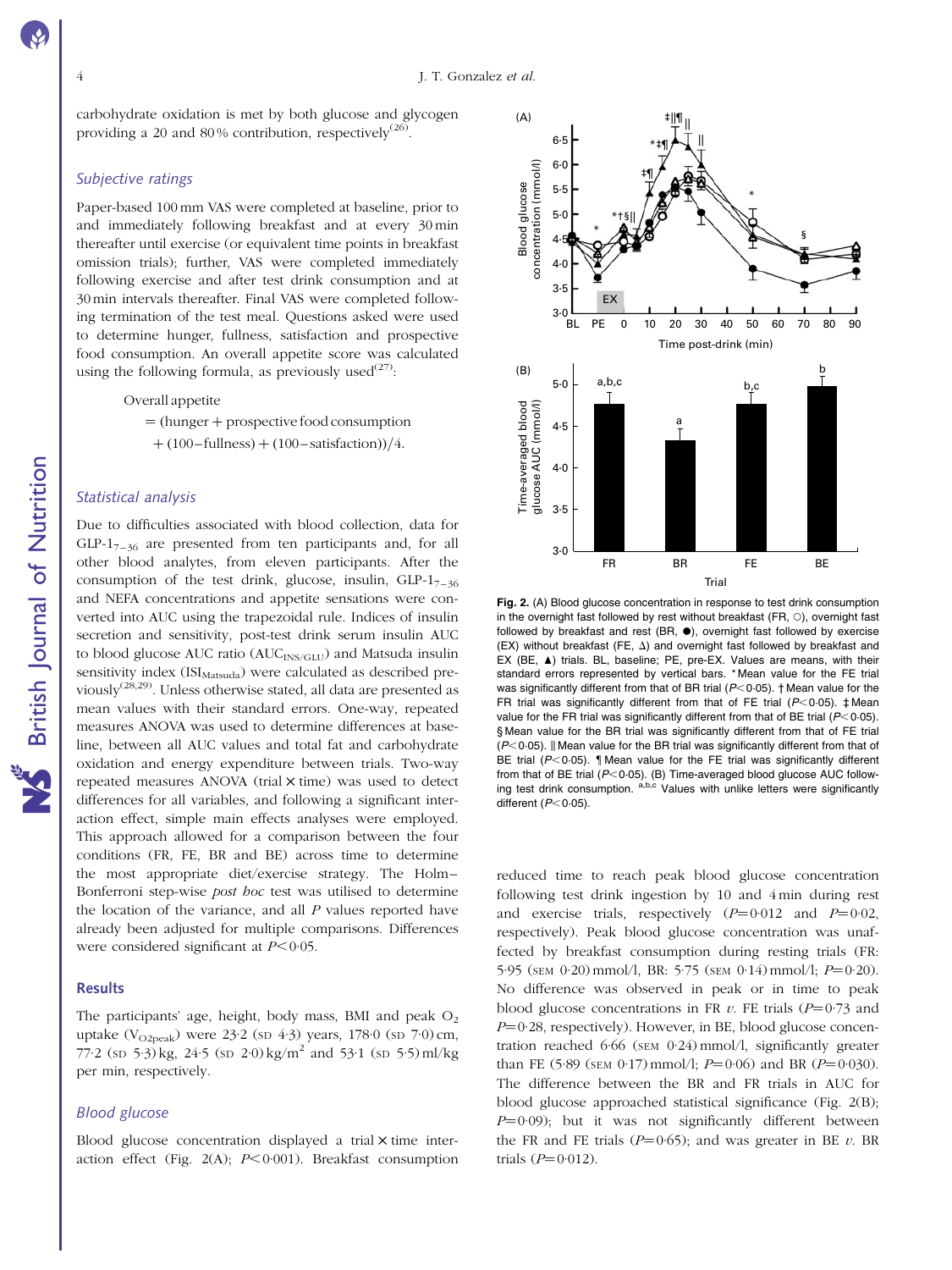

in the overnight fast followed by rest without breakfast (FR,  $\circ$ ), overnight fast followed by breakfast and rest (BR,  $\bullet$ ), overnight fast followed by exercise  $(EX)$  without breakfast (FE,  $\Delta$ ) and overnight fast followed by breakfast and EX (BE, A) trials. BL, baseline; PE, pre-EX. Values are means, with standard errors represented by vertical bars. \* Mean value for the FE trial was significantly different from that of BR trial ( $P<0.05$ ). † Mean value for the FR trial was significantly different from that of FE trial ( $P<0.05$ ).  $\ddagger$  Mean value for the FR trial was significantly different from that of BE trial  $(P < 0.05)$ . § Mean value for the BR trial was significantly different from that of FE trial ( $P<0.05$ ). Il Mean value for the BR trial was significantly different from that of BE trial  $(P<0.05)$ . I Mean value for the FE trial was significantly different from that of BE trial  $(P<0.05)$ . (B) Time-averaged serum insulin AUC following test-drink consumption.

#### Serum insulin

A trial  $\times$  time interaction effect was observed for serum insulin concentrations  $(P<0.001)$ , where peak concentrations occurred at 37 (SEM 3) min in the FR trial, and the delay compared with BR  $(29 \text{ (SEM 1) min}; P=0.09)$  and FE (30 (SEM 4) min;  $P=0.10$ ) approached statistical significance. Serum insulin concentrations rose after test drink consumption (Fig. 3(A)) to a similar peak between trials (FR: 682 (SEM 71), BR: 607 (SEM 46), FE: 570 (SEM 72) and BE: 586 (SEM 64) pmol/l;  $P=0.21$ ). The greater AUC for serum insulin in FR  $v$ . all other trials approached statistical significance (Fig.  $3(B)$ ;  $P=0.07$ ,  $P=0.12$  and  $P=0.09$  for BR, FE and BE, respectively).

#### Indices of insulin secretion and sensitivity

The  $AUC_{INS/GLU}$  was similar between FR and BR trials (82 (SEM 7) and 80 (SEM 6) pmol/mmol;  $P=0.45$ ), but was reduced by exercise compared with the FR trial (FE: 70 (SEM 7) and BE: 67 (SEM 6) pmol/mmol;  $P=0.03$  and  $P=0.04$  for FE and BE trials, respectively). ISI<sub>Matsuda</sub> was similar between the trials (12 (SEM 4), 12 (SEM 4), 12 (SEM 4) and 13 (SEM5) arbitrary units for FR, BR, FE and BE respectively; all  $P > 0.05$ ).

#### Serum NEFA

Test drink consumption transiently suppressed NEFA concentrations and a significant trial  $\times$  time interaction effect was observed (Fig.  $4(A)$ :  $P<0.001$ ). The time at which the nadir of NEFA concentrations was reached was delayed in the FR trial (81 (SEM 3)min) compared with all other trials (BR: 65 (SEM 3)min,  $P=0.019$ ; FE: 57 (SEM 3) min,  $P<0.001$ ; and BE: 55 (SEM 6) min,  $P=0.007$ ). The AUC for BR was lower than that for FR and BE trials (Fig.  $4(B)$ ;  $P=0.019$  and  $P=0.004$ , respectively).

#### Plasma glucagon-like peptide  $1_{7-36}$

There was no trial  $\times$  time interaction effect or main effects of trial on GLP-1<sub>7–36</sub> concentrations ([Fig. 5\(A\);](#page-6-0) both  $P>0.05$ ).



Fig. 4. (A) Serum NEFA concentration in response to test drink consumption in the overnight fast followed by rest without breakfast  $(FR, \bigcirc)$ , overnight fast followed by breakfast and rest (BR,  $\bullet$ ), overnight fast followed by exercise  $(EX)$  without breakfast (FE,  $\Delta$ ) and overnight fast followed by breakfast and EX (BE,  $\blacktriangle$ ) trials. BL, baseline; PE, pre-EX. Values are means, with standard errors represented by vertical bars. \* Mean value for the FE trial was significantly different from that of BR trial ( $P$ <0.05). † Mean value for the FR trial was significantly different from that of FE trial ( $P$ <0.05).  $\ddagger$  Mean value for the FR trial was significantly different from that of BE trial ( $P$ <0.05). § Mean value for the BR trial was significantly different from that of FE trial ( $P<0.05$ ). || Mean value for the BR trial was significantly different from that of BE trial  $(P<0.05)$ . { Mean value for the FE trial was significantly different from that of BE trial  $(P<0.05)$ . (B) Time-averaged serum NEFA AUC following test-drink consumption.  $a,b,c$  Values with unlike letters were significantly different ( $P<0.05$ ).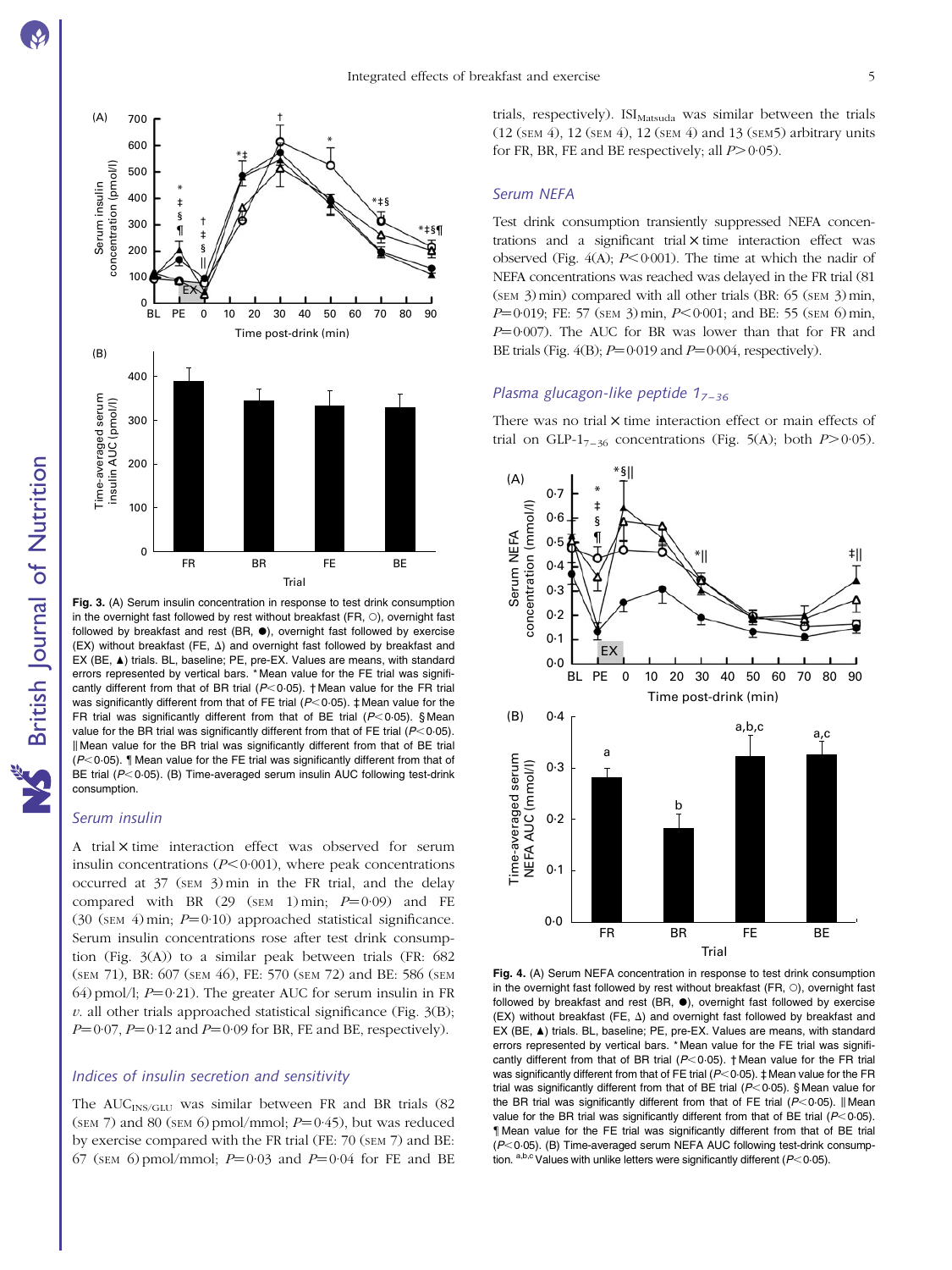<span id="page-6-0"></span>



Fig. 5. (A) Plasma glucagon-like peptide- $1_{7-36}$  (GLP- $1_{7-36}$ ) concentration in response to test drink consumption in the overnight fast followed by rest without breakfast (FR,  $\circ$ ), overnight fast followed by breakfast and rest (BR,  $\bullet$ ), overnight fast followed by exercise (EX) without breakfast (FE,  $\Delta$ ) and overnight fast followed by breakfast and EX (BE,  $\blacktriangle$ ) trials. BL, baseline; PE, pre-EX. (B) Time-averaged GLP-1 $_{7-36}$  AUC following test drink consumption. Values are means, with standard errors represented by vertical bars.

There was also no difference in AUC (Fig. 5(B)), peak or time to peak GLP-1<sub>7–36</sub> concentrations ( $P=0.17$ ,  $P=0.27$  and  $P=0.45$ , respectively).

#### Energy intake, metabolism and balance

Energy expenditure, fat oxidation and carbohydrate oxidation did not differ at baseline ( $P=0.43$ ,  $P=0.13$  and  $P=0.57$ , respectively).

In the breakfast postprandial period, energy expenditure was not significantly different between the trials [\(Table 1](#page-7-0)). Less fat and more carbohydrate were utilised during the breakfast postprandial period in the breakfast trials (i.e. BE and BR) v. fasting trials (i.e. FE and FR) ([Table 1](#page-7-0);  $P=0.005$  and  $P<0.001$ , respectively).

The exercise bout lasted for 59 ( $\text{SEM}$  2) min and mean  $\text{O}_2$ uptake was similar between the FE and BE trials during this period  $(2.52 \text{ (SEM 0.11) and } 2.50 \text{ (SEM 0.11)}$  litres/min;  $P=0.54$ ). In spite of the equivalent amount of external work performed, exercise increased energy expenditure more during the breakfast trials  $(3279 \text{ (SEM } 50) \text{ kJ})$  compared with that during the fasting trials  $(2627 \text{ (SEM } 43) \text{ kJ}; P \leq 0.01)$ . Breakfast consumption reduced the reliance on fat as a substrate and subsequently raised carbohydrate metabolism

in the exercise period, an effect which was independent of exercise/rest [\(Table 1\)](#page-7-0). This resulted in similar carbohydrate balance (intake minus oxidation) post-exercise between FE and BE, in spite of a large difference in carbohydrate balance prior to exercise (pre-exercise:  $-17$  (sem 2) and 43 (sem 2) g,  $P<0.001$ ; post-exercise:  $-108$  (SEM 7) and  $-102$  (SEM 8) g,  $P=0.38$  for FE and BE trials, respectively). Following consumption of the test drink, energy expenditure and fat oxidation were greater in both exercise trials compared with rest trials, yet carbohydrate oxidation was similar ([Table 1](#page-7-0)).

There was no detectable difference in *ad libitum* energy intake at lunch ([Fig. 6](#page-8-0);  $P=0.78$ ). Hence, when energy intakes from the breakfast and the test drink are taken into consideration, breakfast trials produced a greater total energy intake [\(Fig. 6](#page-8-0);  $P < 0.001$ ). The variation in the compensation of energy intake to account for the increase in energy expenditure (energy intake on exercise trials minus energy intake on resting trials) ranged from  $-1916$  to 3749 kJ ( $-458$  to 895 kcal) in the fasting trials and from  $-1447$  to  $3683 \text{ kJ}$  ( $-346$  to 880 kcal) in the breakfast trials. A total of seven individuals consumed less in the FE  $v$ . FR trial, four individuals partially compensated for exercise, consuming more in the FE  $\nu$ . FR trial, but not enough to overcome the exercise-induced energy expenditure. Only one participant over-compensated for exercise, consuming more than the exercise-induced energy expenditure in the FE  $v$ . FR trial. In breakfast trials, six individuals consumed less in the BE  $v$ . BR trial, five partially compensated and only one over-compensated for the exercise-induced energy expenditure. No significant relationship was present between the compensation on fast days and the compensation on breakfast days  $(r - 0.07, P > 0.05)$ .

Energy balance post-lunch was most positive with BR and least positive with FE trials ([Fig. 7](#page-8-0)). There was no detectable difference in carbohydrate balance when breakfast was omitted  $v$ . consumed, although the difference at rest approached significance (FR  $v$ . BR,  $P=0.06$ ; FE  $v$ . BE,  $P=0.95$ ; [Fig. 7\)](#page-8-0). Yet, fat balance was significantly different between all trials, apart from the FR  $v$ . BE trial, albeit in BE, a reduction which approached statistical significance was observed  $(P=0.06)$ .

### Subjective ratings

Feelings of hunger during the exercise period were suppressed in FE v. FR  $(P=0.015)$  and BE v. BR trials  $(P=0.016)$ . This was still the case immediately post-exercise in the FE v. FR trial  $(P=0.002)$ , yet, in the BE v. BR trial, there was no detectable difference  $(P=0.45)$ . FE also reduced ratings of prospective consumption during and after exercise v. FR ( $P=0.028$  and  $P=0.032$ , respectively), whereas BE did not significantly affect prospective consumption ratings compared with BR ( $P=0.67$  and  $P=0.15$ , respectively). Overall appetite rating showed similar findings [\(Fig. 8\(A\)](#page-9-0)), where the change from pre- to during the exercise period was significantly different between the FR and the FE trials  $(2 \text{ (SEM 1)} v$ .  $-11$  (SEM 4); P=0.048), but not between the BR and BE trials  $(6$  (SEM 2) v. 0 (SEM 4);  $P=0.21$ ).

Breakfast did not influence hunger immediately prelunch during exercise trials  $(P=0.11)$ , but did reduce hunger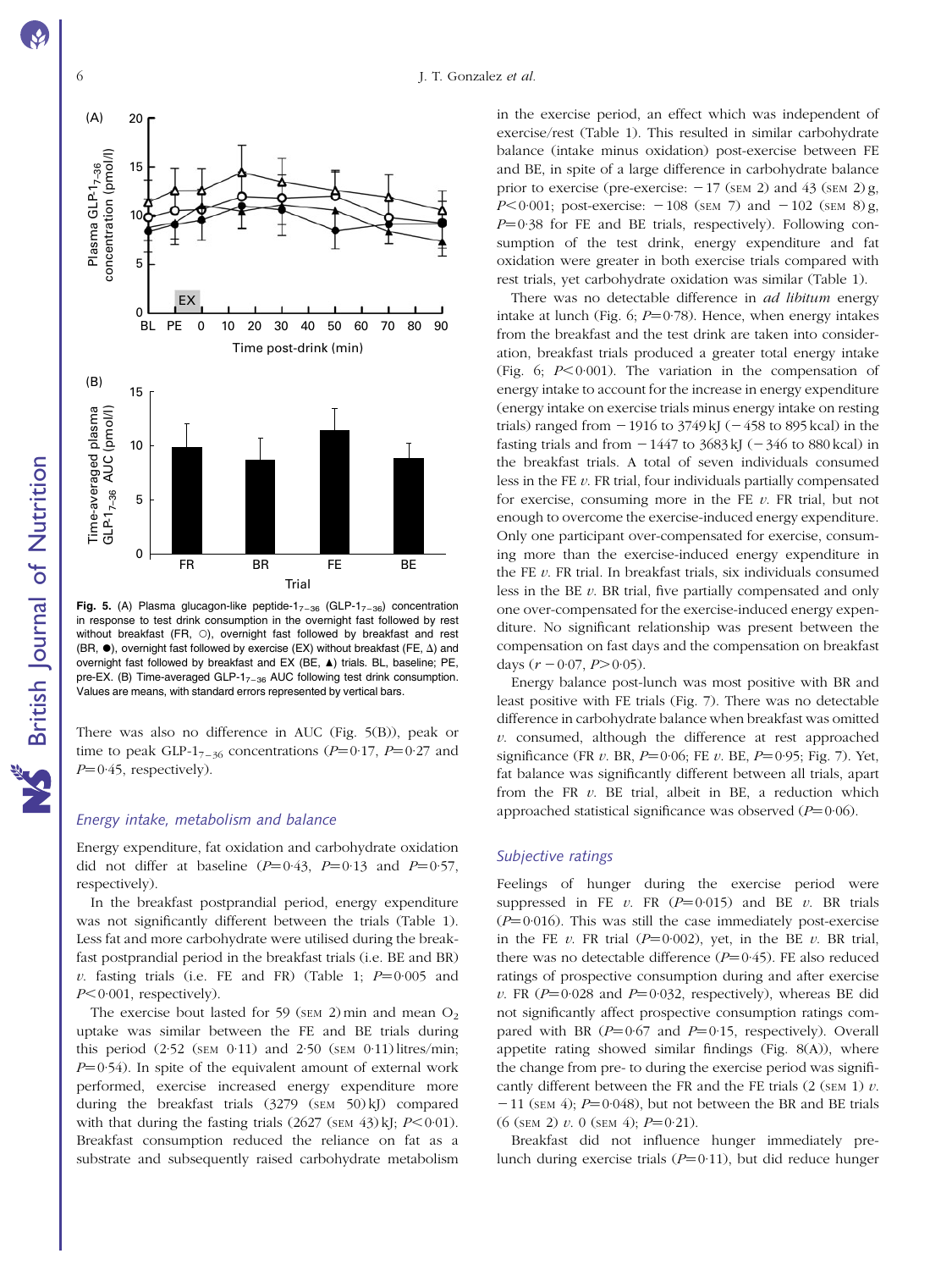Table 1. Energy expenditure and substrate metabolism during the breakfast postprandial period, exercise or the equivalent rest period and the recovery period following test drink consumption

Energy expenditure and substrate metabolism during the breakfast postprandial period, exercise or the equivalent rest period and the recovery period following test drink consumption

<span id="page-7-0"></span>

|             |                               |            | Mean values with their standard errors) |            |                                        |                   |                                 |     |                                |                     |                                 |                |                     |             |                                           |               |                                        |                    |
|-------------|-------------------------------|------------|-----------------------------------------|------------|----------------------------------------|-------------------|---------------------------------|-----|--------------------------------|---------------------|---------------------------------|----------------|---------------------|-------------|-------------------------------------------|---------------|----------------------------------------|--------------------|
|             |                               |            | Breakfast period (120 min)              |            |                                        |                   |                                 |     | Exercise period (about 60 min) |                     |                                 |                |                     |             | Recovery period (90 min)                  |               |                                        |                    |
|             | EE (kJ)                       |            | FO (g)                                  |            | CO <sub>(g)</sub>                      | I                 | EE (kJ)                         |     | FO <sub>(g)</sub>              |                     | CO (g)                          |                | EE (kJ)             |             | FO <sub>(g)</sub>                         |               | CO(9)                                  |                    |
| īrial       | <b>Aean</b>                   | <b>NES</b> | <b>Mean</b>                             | <b>SEM</b> | Mean                                   | <b>SEM</b>        | Mean                            | SEM | Mean                           | <b>NES</b>          | <b>Mean</b>                     | <b>NES</b>     | lean                | <b>NI3S</b> | <b>Vean</b>                               | <b>SEM</b>    | <b>Mean</b>                            | SEM                |
| 뜐           |                               |            |                                         |            |                                        | œ                 |                                 |     |                                |                     |                                 |                |                     |             |                                           | $\frac{6}{1}$ |                                        |                    |
| $E_{\rm H}$ |                               | 67         |                                         | ن<br>و     |                                        | гÒ<br>$\sim$      |                                 |     |                                |                     |                                 | $\frac{5}{10}$ |                     |             |                                           | $\ddot{ }$    |                                        |                    |
|             | 9 2 3 3<br>9 2 3 4<br>9 2 9 3 | 46         | けかかい<br>キュウ g<br>キュウ g                  | 4          | 5 % \$ \$<br>5 % \$ \$ \$<br>5 % \$ \$ | ထ္                |                                 |     |                                | ∞∞ ← ∾<br>o o ෆ் ෆ் |                                 | $\overline{C}$ | 754<br>75 32<br>832 | 57          | $6 - 77$<br>$2 - 6$<br>$2 - 6$<br>$2 - 4$ | $\ddot{ }$    | 15 05 11 11<br>15 05 11 11<br>15 10 11 | 0 + 8 0<br>0 0 + 8 |
|             |                               | 8          |                                         |            |                                        | $\mathbf{\Omega}$ | 377<br>376<br>3003*†<br>3655*†† |     |                                |                     | 11,914<br>11,98<br>10<br>10,914 | 7.6            |                     | 57          |                                           | <u>ي</u>      |                                        |                    |
|             |                               |            |                                         |            |                                        |                   |                                 |     |                                |                     |                                 |                |                     |             |                                           |               |                                        |                    |

EE, energy expenditure; FO, fat oxidation; CO, carbohydrate oxidation; FR, overnight fast followed by rest without breakfast; BR, overnight fast followed by breakfast and rest; FE, overnight fast followed by exercise without

\* Mean value was significantly different from FR ( $P$ <0.05).

 $\dagger$  Mean value was significantly different from BR ( $P$ <0.05).  $\ddagger$  Mean value was significantly different from FE ( $P$ <0.05).

energy expenditure; FO, fat oxidation; CO, carbohydrate oxidation; FR, overnight fast followed by rest without breakfast; BR, overnight fast followed by breakfast and rest; FE, overnight fast followed by exercise without breakfast; BE, overnight fast followed by breakfast and exercise.<br>\* Mean value was significantly different from FR (P<0.05).<br>† Mean value was significantly different from BR (P<0.05).<br>‡ Mean value was significantly differ breakfast; BE, overnight fast followed by breakfast and exercise.

in resting trials  $(P=0.006)$ . The same pattern was observed with prospective consumption (FR  $v$ . BR:  $P=0.005$ ; BR  $v$ . FE:  $P=0.005$ ; FE  $v$ . BE:  $P=0.10$ ). However, immediately prior to lunch, overall appetite was suppressed in the BR trial compared with that in both fasting trials (i.e. FE and FR)  $(P=0.001$  and  $P=0.005$ , for rest and exercise, respectively; [Fig. 8\(B\)\)](#page-9-0).

There was no detectable difference in AUC for hunger between exercise and rest  $(P=0.47$  and  $P=0.71$  for FR v. FE and BR  $v$ . BE trials, respectively). The AUC for overall appetite following consumption of the test drink was greater in the FR trial v. the BR trial ([Table 2;](#page-10-0)  $P=0.006$ ), and this pattern was still apparent, although it was attenuated when exercise was performed [\(Table 2;](#page-10-0) P=0·029). Similar patterns were shown for hunger and prospective consumption AUC and mirrored by fullness and satisfaction AUC [\(Table 2\)](#page-10-0).

#### **Discussion**

The present study attempted to examine the cumulative effects of breakfast consumption and exercise on the metabolic and appetite responses to foods consumed later in the day and on subsequent energy and macronutrient balance. The main findings were that acute breakfast consumption is likely to reduce postprandial glycaemia and insulinaemia at rest. Acute exercise did not affect glucose tolerance when breakfast was omitted, but reduced glucose tolerance when breakfast was consumed; the pertinence of this chronically should be noted with caution, given the benefits of exercise training. Exercise in the fasted state led to a greater transitory reduction in appetite compared with exercise in the fed state. Energy and fat balance were least positive following exercise in the fasted state.

Acute breakfast consumption has been shown to improve glucose tolerance<sup> $(2)$ </sup>. The present findings in physically active males somewhat support the previous data, although the effect may be more trivial in these aerobically fit individuals, with magnitude-based inferences<sup>(30)</sup> indicating 41 and 59% likelihoods of beneficial and negligible effects, respectively, on glucose tolerance. This could be due to the fact that subjects in the present study are regular exercisers and therefore displaying better basal glucose tolerance<sup>(5)</sup>. Lower fasting blood glucose concentrations (approximately  $4.5$   $v$ .  $4.8$  mmol/l) support this proposition. Lower NEFA exposure prior to consumption of the test drink in the BR trial compared with the FR trial is a possible cause of the potential improvement in glucose tolerance, as prolonged NEFA elevations reduce insulin-stimulated glucose disposal by inhibiting insulin signalling(31). The (non-significant) increase in insulinemia and delay in peak insulin concentrations do support this proposition.

Muscle contraction stimulates insulin-independent glucose uptake<sup> $(14)$ </sup>, and thus explains why glucose uptake is augmented following an acute bout of exercise in spite of increased NEFA concentrations, which was observed in the FE and BE trials. Increased glucose uptake is a well-established observation at the muscle<sup>(14)</sup> and whole-body level<sup>(32)</sup>. Thus, based on insulin clamp studies, it may seem surprising that there was no difference in glucose tolerance between the fasted rest and exercise trials, but this does, in fact,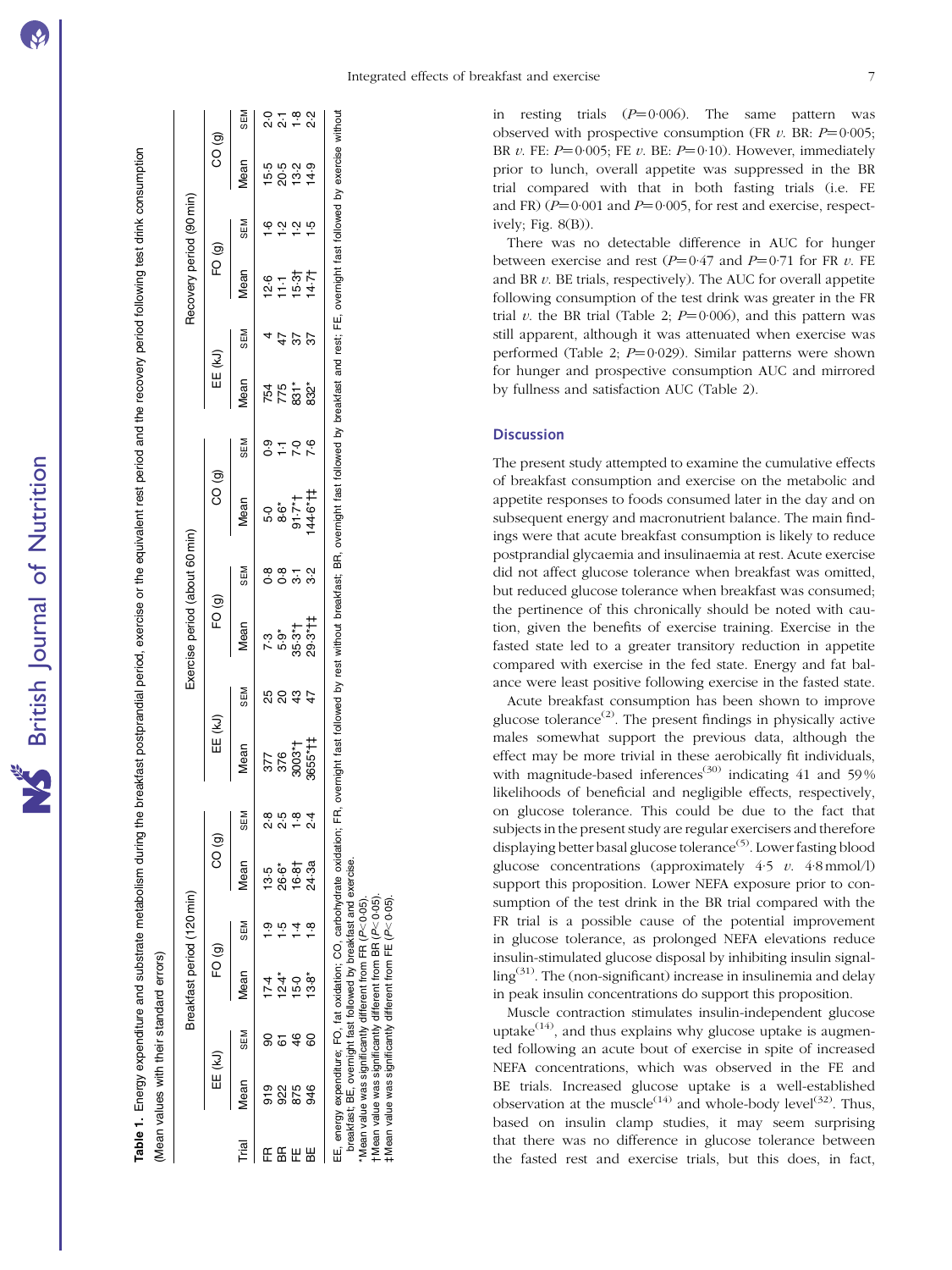<span id="page-8-0"></span>

Fig. 6. Energy intake. Energy intake at lunch  $(\blacksquare)$  and throughout the whole trial  $(\Box)$ . FR, overnight fast followed by rest without breakfast; BR, overnight fast followed by breakfast and rest; FE, overnight fast followed by exercise without breakfast; BE, overnight fast followed by breakfast and exercise. Values are means, with standard errors represented by vertical bars. a,b Values with unlike letters were significantly different ( $P$ < 0.05).

corroborate with studies using oral glucose tolerance tests. Until now, studies in healthy participants have shown either decreases<sup>(10,11,33–37)</sup> or no difference<sup>(12,13,38)</sup> in glucose tolerance following acute endurance exercise. In those displaying no difference, the tests were either performed in the fasted state<sup>(13,38)</sup> or glucose tolerance was assessed more than  $2h$ after exercise $\overline{12}$ . The present study is the first to demonstrate that when nutrients are ingested immediately post-exercise, the effect on acute postprandial glucose kinetics may depend on the nutritional state (fasted or fed) prior to exercise. It may be the accrual of this acute effect that contributes to the attenuated improvements in glucose tolerance seen during exercise training when carbohydrate availability is high<sup>(5)</sup>.

Regarding the effects of exercise when fasted, endurance exercise increases the rate of appearance of endogenous glucose<sup>(37)</sup>. Therefore, the increase in muscle glucose uptake after exercise $(14)$  (affecting rate of disappearance) could ostensibly be offset by the increase in splanchnic glucose output (affecting rate of appearance) and, hence, result in an increase in flux, but there was no difference in the systemic concentrations of glucose after exercise compared with that after rest when fasted. Future studies are needed to address whether this is indeed the mechanism at play.

Food consumption prior to exercise also increases splanchnic blood flow during exercise<sup>(6)</sup>. As mesenteric blood flow is positively associated with intestinal glucose absorption<sup>(39)</sup>, it can be speculated that the increase in blood flow (from breakfast consumption), combined with increased passive absorption (from exercise), results in the greater peak blood glucose concentration in the BE trial compared with the FE trial. However, recent evidence associates the increase in intestinal absorption with reduced gut blood flow occurring during intense exercise and may result in intestinal  $\text{d}a\text{mag}^{(40)}$ , indicating faster entry of glucose into the circulation when gut blood flow is reduced (which occurs when exercising after fasting compared with after feeding<sup>(6)</sup>). This adds to the confusion in the previous conjecture, as the

putative increase in splanchnic blood flow in BE would result in less intestinal cell damage and reduced passive absorption, leading to a lower blood glucose AUC (assuming that endogenous glucose production and glucose disappearance remain constant, which can be presumed due to similar carbohydrate balance post-exercise and thus similar wholebody glycogen concentrations).

The present study used an exercise intensity that was lower (61%  $V_{O2peak}$  v. 70% of maximum power output) than that of van Wijck *et al.*<sup>(40)</sup>. At lower intensities (55% V<sub>O2peak</sub>), the exercise-induced reduction in splanchnic blood flow is abolished $^{(6)}$ . This makes it tempting to presume that other factors, such as heat or mechanical stresses or changes in hormone concentrations, contribute to the increase in intestinal glucose absorption following exercise<sup> $(41)$ </sup>. Another factor at play could be reductions in insulin sensitivity of non-exercised (upper limb) muscle following exercise<sup> $(42)$ </sup>. Clearly, this area has great scope for future work, pertinent to the understanding of the impact of food intake and exercise on subsequent whole-body glucose tolerance.

The AUC<sub>INS/GLU</sub> was lower in both exercise trials compared with the FR trial, whereas  $ISI_{Matsuda}$  was similar between trials, suggesting that postprandial insulin secretion is reduced immediately following exercise, but insulin sensitivity is unaffected<sup>(28,29)</sup>. This strengthens the assumption that the change in glucose kinetics seen in the present study is due to a difference in the glucose rate of appearance.

The finding that  $GLP-1_{7-36}$  concentrations were not different between trials is in accordance with the proposition that glucose entered the circulation via passive absorption. Intravenous infusion of glucose mirroring the plasma glucose profile to oral ingestion does not augment GLP-1 concentrations<sup>(43)</sup>. Therefore, as  $GLP-1_{7-36}$  concentrations were not different between trials, this provides support for elevated glucose appearance from passive absorption, as greater  $GLP-1_{7-36}$ secretion would not occur. GLP- $1_{7-36}$  is also a potent incretin



Fig. 7. Substrate balance. Carbohydrate  $(\blacksquare)$ , fat  $(\square)$  and energy ( $\blacksquare$  and  $\square$ combined) balance at the end of the trial. FR, overnight fast followed by rest without breakfast; BR, overnight fast followed by breakfast and rest; FE, overnight fast followed by exercise without breakfast; BE, overnight fast followed by breakfast and exercise. Values are means, with standard errors represented by vertical bars.  $a,b,c,d$  Values with unlike letters were significantly different  $(P<0.05)$ .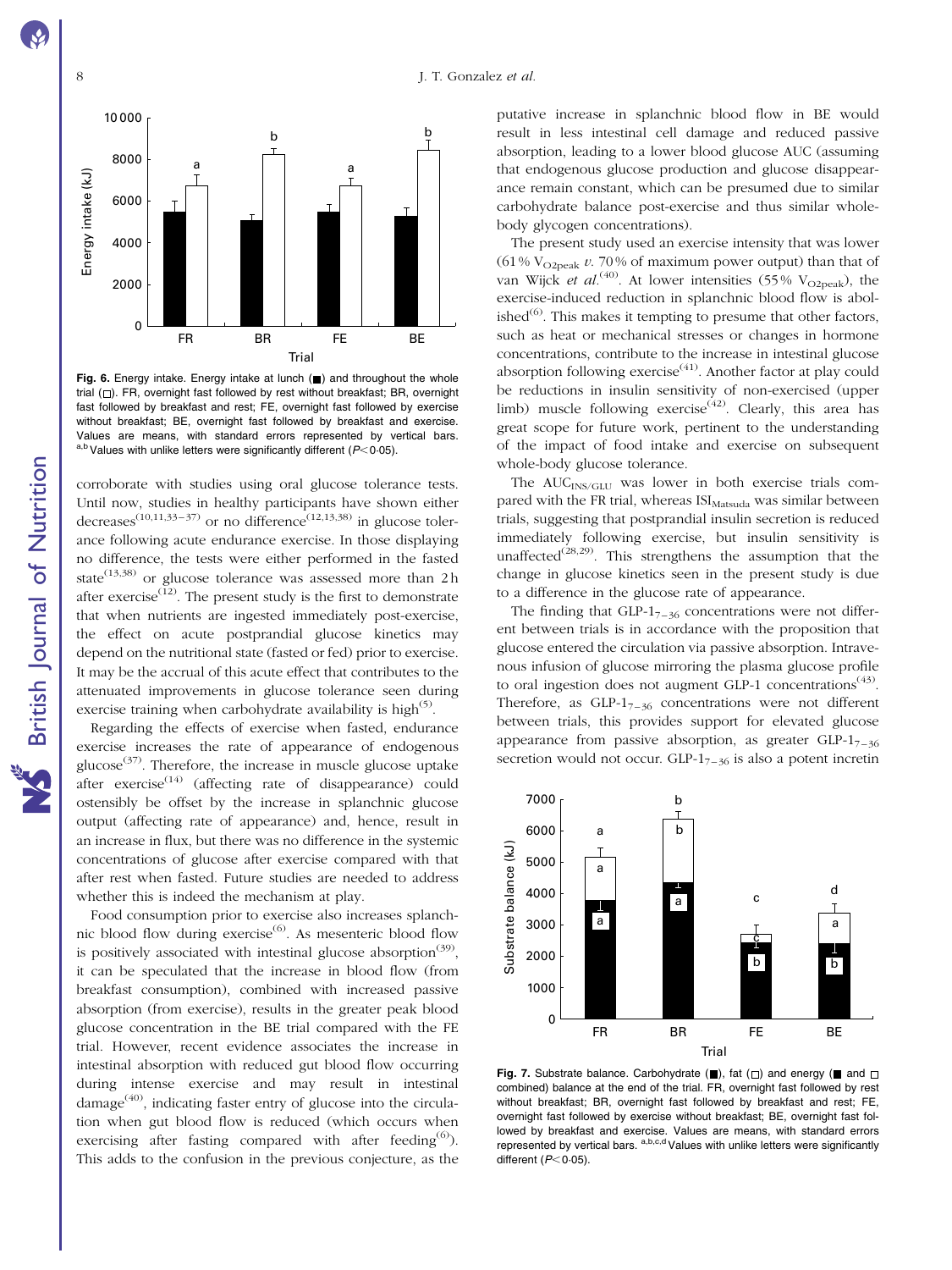<span id="page-9-0"></span>

Fig. 8. Overall appetite. Overall appetite sensations during (A) the breakfast postprandial and exercise (EX) periods and (B) following test drink consumption in the overnight fast followed by rest without breakfast (FR,  $\circ$ ), overnight fast followed by breakfast and rest (BR,  $\bullet$ ), overnight fast followed by EX without breakfast (FE,  $\Delta$ ) and overnight fast followed by breakfast and EX (BE,  $\blacktriangle$ ) trials. BL, baseline; DE, during EX; EE, end of EX; PL, post-lunch. Values are means, with standard errors represented by vertical bars. \* Mean value for the FE trial was significantly different from that of BR trial ( $P<0.05$ ). † Mean value for the FR trial was significantly different from that of FE trial  $(P<0.05)$ .  $\ddagger$  Mean value for the FR trial was significantly different from that of BE trial ( $P<0.05$ ). § Mean value for the BR trial was significantly different from that of FE trial ( $P<0.05$ ). I Mean value for the FE trial was significantly different from that of BE trial  $(P<0.05)$ .

hormone, stimulating insulin secretion and also suppressing appetite<sup>(9)</sup>. Thus, as GLP-1<sub>7-36</sub> concentration did not differ between trials, it would seem that other factors are playing a role in enhanced insulin action and appetite suppression with breakfast consumption. It should be noted that  $GLP-1_{7-36}$ may interact with neurons expressed locally in L-cells, prior to being rapidly degraded on entry into the circulation, where its clearance can exceed cardiac output by two to three times<sup>(44)</sup>. Hence, GLP-1<sub>7–36</sub> can still influence appetite in spite of no detectable rise in its plasma concentrations.

There was evidence of delayed suppression of NEFA following consumption of the test drink in the FR trial compared with the BR trial, suggestive of metabolic inflexibility, again associated with insulin resistance. Exercise uncoupled the link between breakfast, NEFA and insulin concentrations, whereby, in both the FE and BE trials, insulin and NEFA concentrations were similar prior to and following consumption of the test drink. Increased NEFA availability during and

following exercise is required to support higher rates of fat oxidation by skeletal muscle as carbohydrate is used to replenish glycogen stores<sup> $(11)$ </sup>. As such, NEFA flux is raised, and, as insulin-resisting effects of NEFA on muscle seem to be time dependent<sup>(31)</sup>, turnover may be more important than NEFA concentrations for insulin sensitivity.

Exercise transiently suppressed hunger and overall appetite. This is a common phenomenon<sup> $(15,18,45)$ </sup>, yet less is known about the effect of nutritional status on the ability of exercise to influence appetite. The present study found that, compared with rest, exercise suppressed hunger and overall appetite to a greater extent when fasted compared with the fed state (approximately  $17$  v.  $9\%$ , respectively). Nevertheless, it should be noted that appetite was higher in the fasting state prior to exercise. To our knowledge, this is the first crossover study to demonstrate the effect of exercise in fasted and fed conditions on appetite sensations compared with resting trials in the equivalent nutritional state.

Harmonious with preceding research<sup> $(15,18)$ </sup>, the exerciseinduced suppression of appetite was abolished within 30 min of exercise termination and appetite was subsequently similar between exercise and rest trials until lunch. Breakfast consumption, however, reduced overall appetite following test drink consumption by approximately 17 and 14 % in the rest and exercise trials, respectively. Despite a 10 % reduction in appetite ratings with breakfast consumption, no detectable difference in energy intake between trials was observed at lunch. This occurred regardless of the additional 1859 kJ of energy consumed during breakfast and approximately 2423 kJ of energy expended during exercise. Subsequently, energy intake was higher in breakfast trials. Observational data corroborate the present findings with daily energy intake increase in regular breakfast consumers compared with omitters<sup>(1)</sup>. Yet, when BMI was measured, it was still inversely associated with breakfast consumption $<sup>(1)</sup>$ , suggesting</sup> that it may be the increased energy expenditure and the improved metabolic responses to food consumption that result in better weight maintenance.

The outcome that exercise did not influence subsequent energy intake is in accord with most of the prior research in this area, although some have found an increase in immediate energy intake $(46)$ . It may be that individual variation exists, whereby some individuals' drive to eat following exercise is dominated by hedonic processes<sup> $(47)$ </sup>. This leads to a divergence between those who compensate for extra energy expenditure by increasing intake and non-compensators, who fail to increase intake in the face of an increase in expenditure. In the present study, the range of compensation for exercise-induced energy expenditure was large (5665 kJ of energy separated the individual who over-compensated and the individual who under-compensated the greatest). This variation in the compensation of energy expenditure is likely to account for the variation seen in body fat changes in an exercise intervention (reviewed by Caudwell et  $al^{(48)}$ ). It is interesting to note that there was no significant relationship between the degree of compensation to exercise on fasted trials and breakfast trials, suggesting that those who overcompensate during exercise in one nutritional state (i.e. the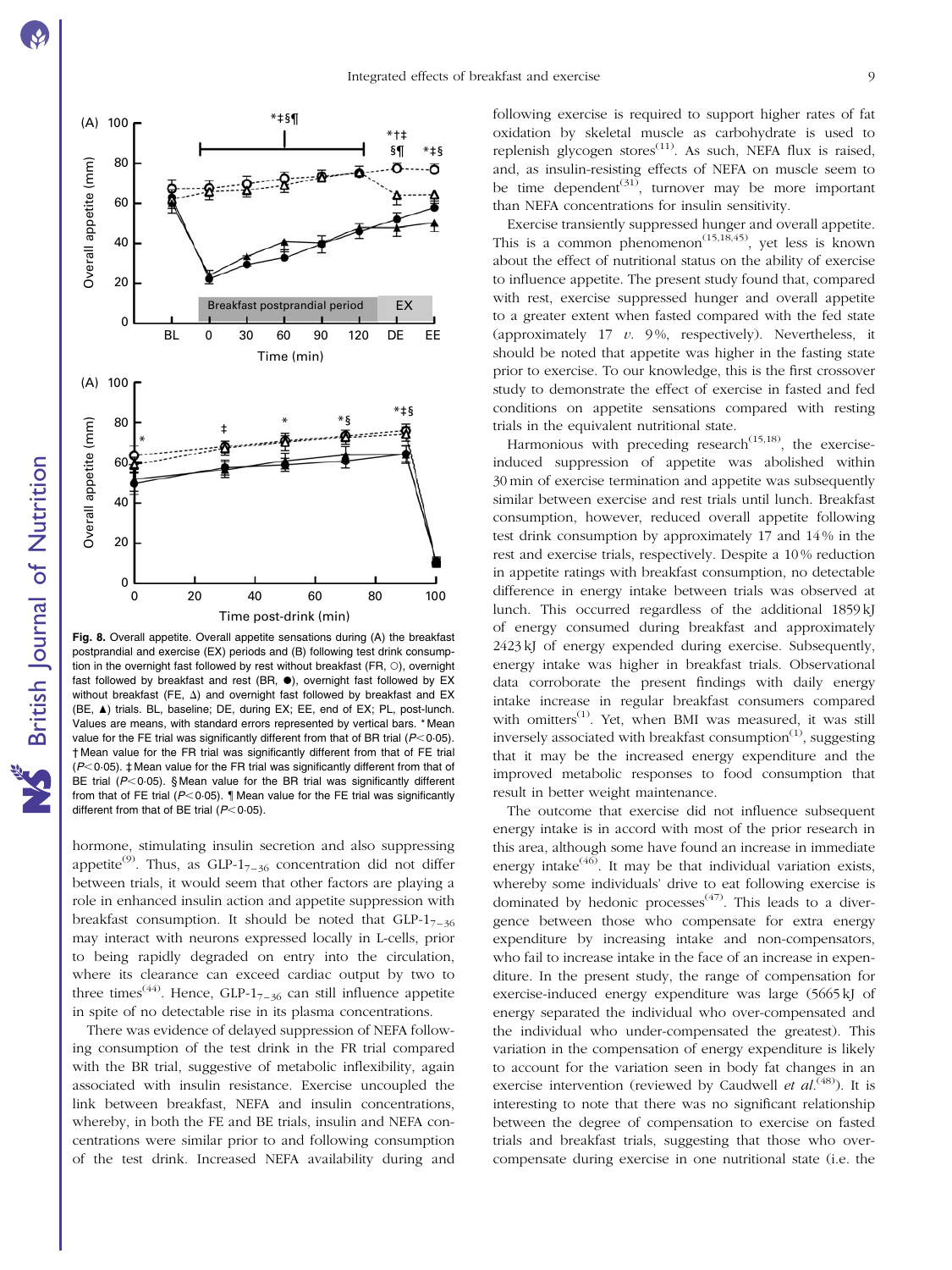<span id="page-10-0"></span>Table 2. Time-averaged AUC values for subjective appetite responses to consumption of the test drink (Mean values with their standard errors)

|                                            | Hunger (mm)             |                  | Fullness (mm)         |                  | Satisfaction<br>(mm)         |                  | Prospective<br>consumption<br>(mm) |                  | Overall appe-<br>tite (mm)  |                  |
|--------------------------------------------|-------------------------|------------------|-----------------------|------------------|------------------------------|------------------|------------------------------------|------------------|-----------------------------|------------------|
| Trial                                      | Mean                    | <b>SEM</b>       | Mean                  | <b>SEM</b>       | Mean                         | <b>SEM</b>       | Mean                               | <b>SEM</b>       | Mean                        | <b>SEM</b>       |
| <b>FR</b><br><b>BR</b><br>FE.<br><b>BE</b> | 65<br>$54*$<br>63<br>55 | 4<br>4<br>3<br>4 | 30<br>40<br>28†<br>40 | 4<br>4<br>4<br>4 | 27<br>$40*$<br>$29+$<br>40*‡ | 2<br>3<br>3<br>3 | 72<br>$58*$<br>68†<br>$62*$        | з<br>4<br>4<br>4 | 70<br>$58*$<br>67†<br>$59*$ | 2<br>3<br>3<br>4 |

FR, overnight fast followed by rest without breakfast; BR, overnight fast followed by breakfast and rest; FE, overnight fast followed by exercise without breakfast; BE, overnight fast followed by breakfast and exercise.

\* Mean value was significantly different from FR ( $P < 0.05$ ).

 $\dagger$  Mean value was significantly different from BR ( $P$ < 0.05).

 $\ddagger$  Mean value was significantly different from FE ( $P$ <0.05).

fasted/fed state) may not over-compensate in the opposing circumstance. Another possibility is that exercise energy expenditure is gradually compensated for by energy intake, which is likely to require a period of several weeks, and even then is not likely to be fully compensated for  $(49)$ .

The higher total energy intake with breakfast trials and the exercise-induced energy expenditure led to energy balance being most positive in the BR trial and least positive in the FE trial. BE resulted in an approximately 1110 kJ reduction in energy balance compared with FR. When taken in concert with the similar appetite sensations to resting trials, exercise may provide a more attractive option for restricting energy availability compared with omitting breakfast. Interestingly, in spite of differing quantities of carbohydrate and fat oxidised with all trials, carbohydrate balance was remarkably similar between the FE and BE trials, whereas fat balance was 3-fold more positive in the BE trial. This may not be as clear at rest, as the difference between the FR and BR trials in carbohydrate balance did approach a statistically significant difference ([Fig. 7\)](#page-8-0), but was higher than that in exercise trials. At least in the short term, the regulation of carbohydrate stores is more tightly regulated than fat stores<sup> $(19)$ </sup>. The findings of the present study add that consumption/omission of breakfast will not alter carbohydrate balance, whereas exercise can reduce carbohydrate balance.

The increased energy expenditure observed during exercise with breakfast consumption was provided by a higher rate of carbohydrate oxidation, this has previously been reported<sup>(50–52)</sup> and may be magnified during running due to the weight-bearing component<sup> $(53)$ </sup>. The relevance of this with respect to energy balance was, however, trivial, as energy balance was lower in the FE trial compared with the BE trial.

This controlled experimental study involved the provision of a popular breakfast food consumed prior to a bout of exercise or rest in physically active males, with a structure similar to the eating patterns in Western society. It could be viewed that a caveat with the present study is that the participants were physically active and that a sedentary population would benefit more from exercise/diet-induced improvements in metabolism and appetite. However, those who regularly exercise still utilise energy/carbohydrate restriction in order to regulate body composition<sup> $(4)$ </sup>. Therefore, the results are

pertinent to these populations; yet, it would undoubtedly be of virtue to investigate these responses in other populations (females, sedentary and obese) to extrapolate findings to a wider population. Moreover, future work should examine whether there is a difference in energy intake in subsequently consumed meals over a longer duration.

It is also of merit to recognise that the environmental conditions were similar between trials, which is important due to the potential effect of temperature on appetite and energy intake $(46)$ .

The findings of the present investigation suggest that in an acute setting, energy intake from breakfast and energy expenditure from exercise are not compensated for at lunch. Consequently, energy balance was most positive following breakfast and rest and least positive following breakfast omission and exercise. When exercise is performed, it may be more pertinent to omit breakfast if a negative fat balance is desirable, although the findings of the present study are unable to predict the longer-term outcomes of energy and fat balance due to the single-meal design, and as such this conclusion should be interpreted with caution.

The present study aimed to explore the effect of breakfast and exercise on the metabolic and appetite responses to subsequent food consumption. The findings indicate that breakfast ingestion may improve the metabolic and appetite responses to subsequently consumed foods when sedentary. When breakfast is consumed, subsequent postprandial glycaemia is higher following exercise, yet care should be taken during the interpretation for chronic effects, as exercise training almost always confers a benefit for glucose tolerance and insulin sensitivity. Exercise also resulted in an ephemeral reduction in appetite, which is greater when performed fasted.

#### Acknowledgements

We gratefully thank the volunteers for their participation and A. Wilde for technical assistance. This project received no external funding. J. T. G. and E. J. S. designed the study, J. T. G. and R. C. V. performed the data collection and all authors contributed to data analysis and interpretation and writing of the manuscript. The authors declare no conflicts of interest.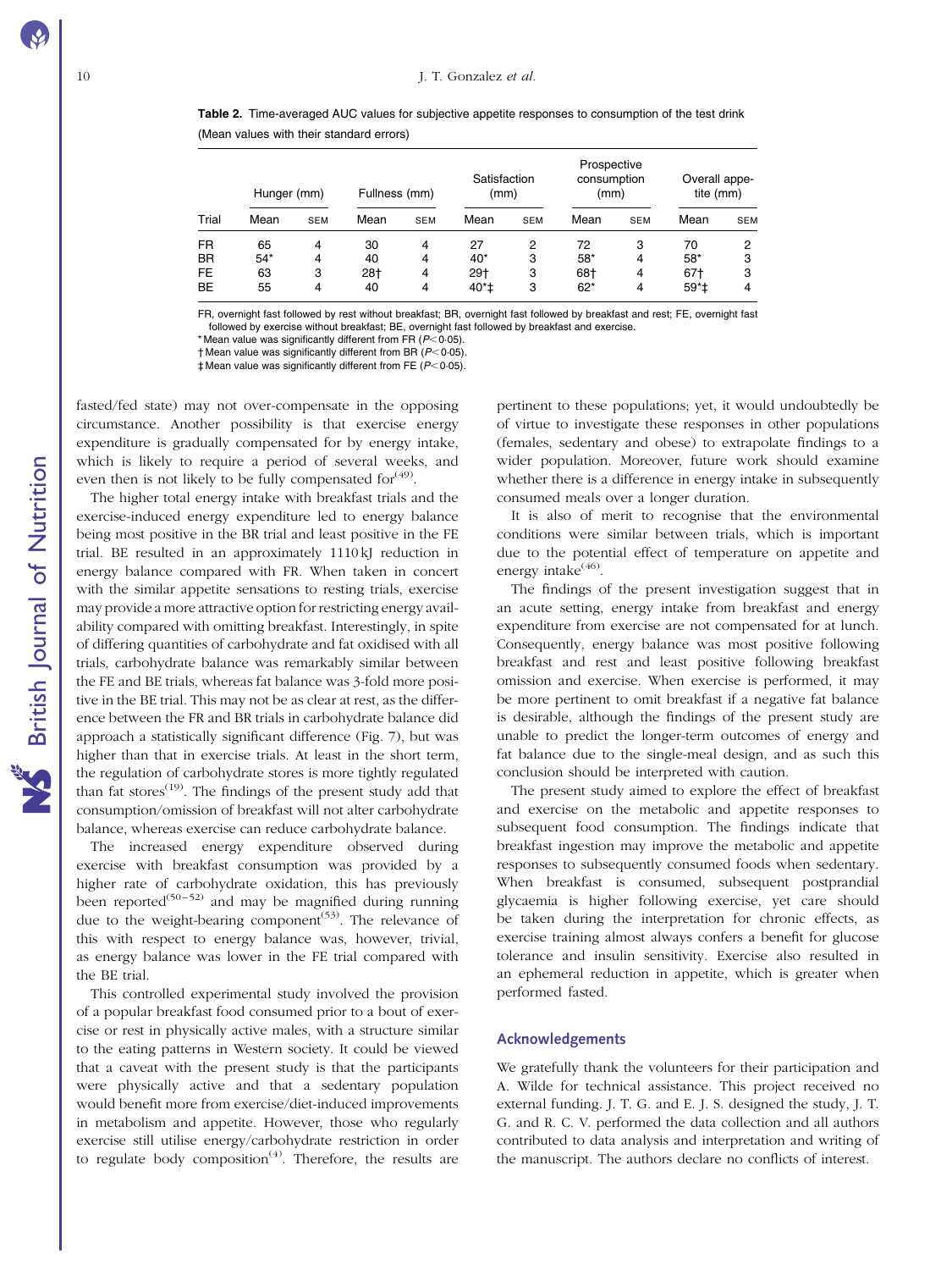#### References

- 1. Cho S, Dietrich M, Brown CJ, et al. (2003) The effect of breakfast type on total daily energy intake and body mass index: results from the Third National Health and Nutrition Examination Survey (NHANES III). *J Am Coll* Nutr 22, 296–302.
- 2. Astbury NM, Taylor MA & Macdonald IA (2011) Breakfast consumption affects appetite, energy intake, and the metabolic and endocrine responses to foods consumed later in the day in male habitual breakfast eaters. J Nutr 141, 1381–1389.
- 3. La Bounty PM, Campbell BI, Wilson J, et al. (2011) International Society of Sports Nutrition position stand: meal frequency. J Int Soc Sports Nutr 8, 4.
- Morton JP, Robertson C, Sutton L, et al. (2010) Making the weight: a case study from professional boxing. Int J Sport Nutr Exerc Metab 20, 80–85.
- 5. Van Proeyen K, Szlufcik K, Nielens H, et al. (2010) Training in the fasted state improves glucose tolerance during fat-rich diet. J Physiol 588, 4289–4302.
- 6. Enevoldsen LH, Simonsen L, Macdonald IA, et al. (2004) The combined effects of exercise and food intake on adipose tissue and splanchnic metabolism. *J Physiol* 561, 871–882.
- 7. Stannard SR, Buckley AJ, Edge JA, et al. (2010) Adaptations to skeletal muscle with endurance exercise training in the acutely fed versus overnight-fasted state. J Sci Med Sport 13, 465–469.
- 8. Nybo L, Pedersen K, Christensen B, et al. (2009) Impact of carbohydrate supplementation during endurance training on glycogen storage and performance. Acta Physiol (Oxf) 197, 117–127.
- 9. Suzuki K, Simpson KA, Minnion JS, et al. (2010) The role of gut hormones and the hypothalamus in appetite regulation. Endocr J 57, 359–372.
- 10. Folch N, Peronnet F, Massicotte D, et al. (2001) Metabolic response to small and large  $13C$ -labelled pasta meals following rest or exercise in man. Br *J Nutr* 85,  $671-680$ .
- 11. Folch N, Peronnet F, Massicotte D, et al. (2003) Metabolic response to a large starch meal after rest and exercise: comparison between men and women. Eur J Clin Nutr 57, 1107–1115.
- 12. Venables MC, Shaw CS, Jeukendrup AE, et al. (2007) Effect of acute exercise on glucose tolerance following post-exercise feeding. Eur J Appl Physiol  $100$ ,  $711-717$ .
- 13. Long W 3rd, Wells K, Englert V, et al. (2008) Does prior acute exercise affect postexercise substrate oxidation in response to a high carbohydrate meal? Nutr Metab (Lond) 5, 2.
- 14. Goodyear LJ, King PA, Hirshman MF, et al. (1990) Contractile activity increases plasma membrane glucose transporters in absence of insulin. Am J Physiol  $258$ , E667–E672.
- 15. Martins C, Morgan LM, Bloom SR, et al. (2007) Effects of exercise on gut peptides, energy intake and appetite. J Endocrinol 193, 251–258.
- 16. Frid AH, Nilsson M, Holst JJ, et al. (2005) Effect of whey on blood glucose and insulin responses to composite breakfast and lunch meals in type 2 diabetic subjects. Am J Clin Nutr 82, 69–75.
- 17. Thomas K, Morris P & Stevenson E (2009) Improved endurance capacity following chocolate milk consumption compared with 2 commercially available sport drinks. Appl Physiol Nutr Metab 34, 78–82.
- 18. King JA, Miyashita M, Wasse LK, et al. (2010) Influence of prolonged treadmill running on appetite, energy intake and circulating concentrations of acylated ghrelin. Appetite 54, 492–498.
- 19. Burton FL, Malkova D, Caslake MJ, et al. (2010) Substrate metabolism, appetite and feeding behaviour under low and high energy turnover conditions in overweight women. Br J Nutr 104, 1249-1259.
- 20. Cheng MH, Bushnell D, Cannon DT, et al. (2009) Appetite regulation via exercise prior or subsequent to high-fat meal consumption. Appetite 52, 193-198.
- 21. Borer KT, Wuorinen E, Chao C, et al. (2005) Exercise energy expenditure is not consciously detected due to oro-gastric, not metabolic, basis of hunger sensation. Appetite 45, 177–181.
- 22. Craig CL, Marshall AL, Sjostrom M, et al. (2003) International physical activity questionnaire: 12-country reliability and validity. Med Sci Sports Exerc 35, 1381-1395.
- 23. Stunkard AJ & Messick S (1985) The three-factor eating questionnaire to measure dietary restraint, disinhibition and hunger. *J Psychosom Res* 29, 71-83.
- 24. Williams C, Nute MG, Broadbank L, et al. (1990) Influence of fluid intake on endurance running performance. A comparison between water, glucose and fructose solutions. Eur J Appl Physiol Occup Physiol 60, 112-119.
- 25. Burns SF, Broom DR, Miyashita M, et al. (2007) A single session of treadmill running has no effect on plasma total ghrelin concentrations. *J Sports Sci* 25, 635–642.
- 26. Jeukendrup AE & Wallis GA (2005) Measurement of substrate oxidation during exercise by means of gas exchange measurements. Int J Sports Med 26, Suppl. 1, S28-S37.
- 27. Anderson GH, Catherine NL, Woodend DM, et al. (2002) Inverse association between the effect of carbohydrates on blood glucose and subsequent short-term food intake in young men. Am J Clin Nutr **76**, 1023-1030.
- 28. Retnakaran R, Shen S, Hanley AJ, et al. (2008) Hyperbolic relationship between insulin secretion and sensitivity on oral glucose tolerance test. Obesity 16, 1901-1907.
- 29. Matsuda M & DeFronzo RA (1999) Insulin sensitivity indices obtained from oral glucose tolerance testing: comparison with the euglycemic insulin clamp. Diabetes Care 22, 1462–1470.
- 30. Batterham AM & Hopkins WG (2006) Making meaningful inferences about magnitudes. Int J Sports Physiol Perform  $1, 50 - 57.$
- 31. Hirabara SM, Silveira LR, Abdulkader F, et al. (2007) Timedependent effects of fatty acids on skeletal muscle metabolism. *J Cell Physiol* 210, 7-15.
- 32. Mikines KJ, Sonne B, Farrell PA, et al. (1988) Effect of physical exercise on sensitivity and responsiveness to insulin in humans.  $Am J$  Physiol  $254$ , E248-E259.
- 33. O'Connor AM, Pola S, Ward BM, et al. (2006) The gastroenteroinsular response to glucose ingestion during postexercise recovery. Am J Physiol Endocrinol Metab 290, E1155–E1161.
- 34. King DS, Baldus PJ, Sharp RL, et al. (1995) Time course for exercise-induced alterations in insulin action and glucose tolerance in middle-aged people. J Appl Physiol 78, 17–22.
- 35. Krzentowski G, Pirnay F, Luyckx AS, et al. (1982) Metabolic adaptations in post-exercise recovery. Clin Physiol 2, 277–288.
- 36. Pestell RG, Ward GM, Galvin P, et al. (1993) Impaired glucose tolerance after endurance exercise is associated with reduced insulin secretion rather than altered insulin sensitivity. Metabolism 42, 277-282.
- 37. Rose AJ, Howlett K, King DS, et al. (2001) Effect of prior exercise on glucose metabolism in trained men. Am J Physiol Endocrinol Metab 281, E766–E771.